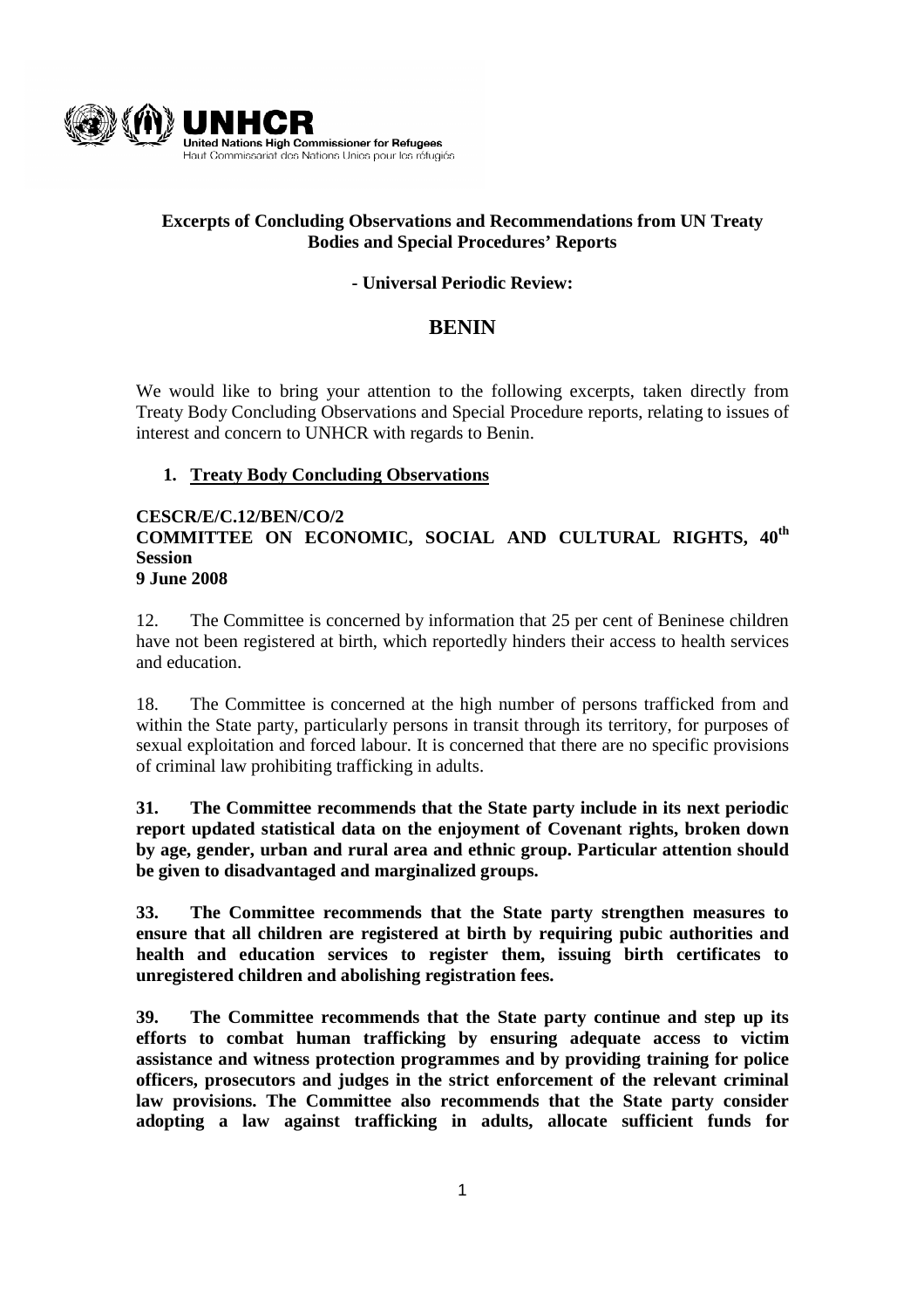**implementation of the national plan of action to combat child trafficking and for local child protection committees and increase cooperation with neighbouring States.** 

**52. The Committee invites the State party to consider ratifying the International Convention on the Protection of the Rights of All Migrant Workers and Members of Their Families.** 

# **CRC/C/BEN/CO/2 COMMITTEE ON THE RIGHTS OF THE CHILD, 43th Session 20 October 2006**

65. The Committee notes with appreciation the State party's respect for the rights of asylum-seekers and facilitation of refugee children's access to basic services, including health care, education and leisure. However, the Committee is concerned at reports of abuse and violence against these children.

66. **The Committee recommends that the State party:** 

**(a) Continue its efforts in favour of the refugee children, in particular the provision of basic social services;** 

**(b) Consider adopting a national policy of assistance to and coverage of children in emergency situations; and** 

**(c) Pursue and take further action required against perpetrators of crimes against refugee children as prescribed within the provisions of the Penal Code of Benin.** 

### **CAT/C/BEN/CO/2 COMMITTEE AGAINST TORTURE, 39th session**

### **22 November 2007**

### **Non-refoulement**

**1.** Le Comité s'inquiète de l'absence de cadre législatif réglementant l'expulsion, le refoulement et l'extradition. Par ailleurs, le Comité est particulièrement préoccupé par le fait que les procédures et pratiques actuelles d'expulsion, de refoulement et d'extradition en vigueur dans l'État partie peuvent exposer des personnes aux risques d'être torturées. (articles 3 et 8)

**L'État partie devrait adopter un cadre législatif pour réglementer l'expulsion, le refoulement et l'extradition permettant de s'acquitter de l'obligation exprimée par l'article 3 de la Convention. L'État partie devrait également prendre des mesures urgentes afin que les procédures et pratiques actuelles en matière d'expulsion, de refoulement et d'extradition soient mises en pleine conformité avec l'article 3 de la Convention, en particulier :**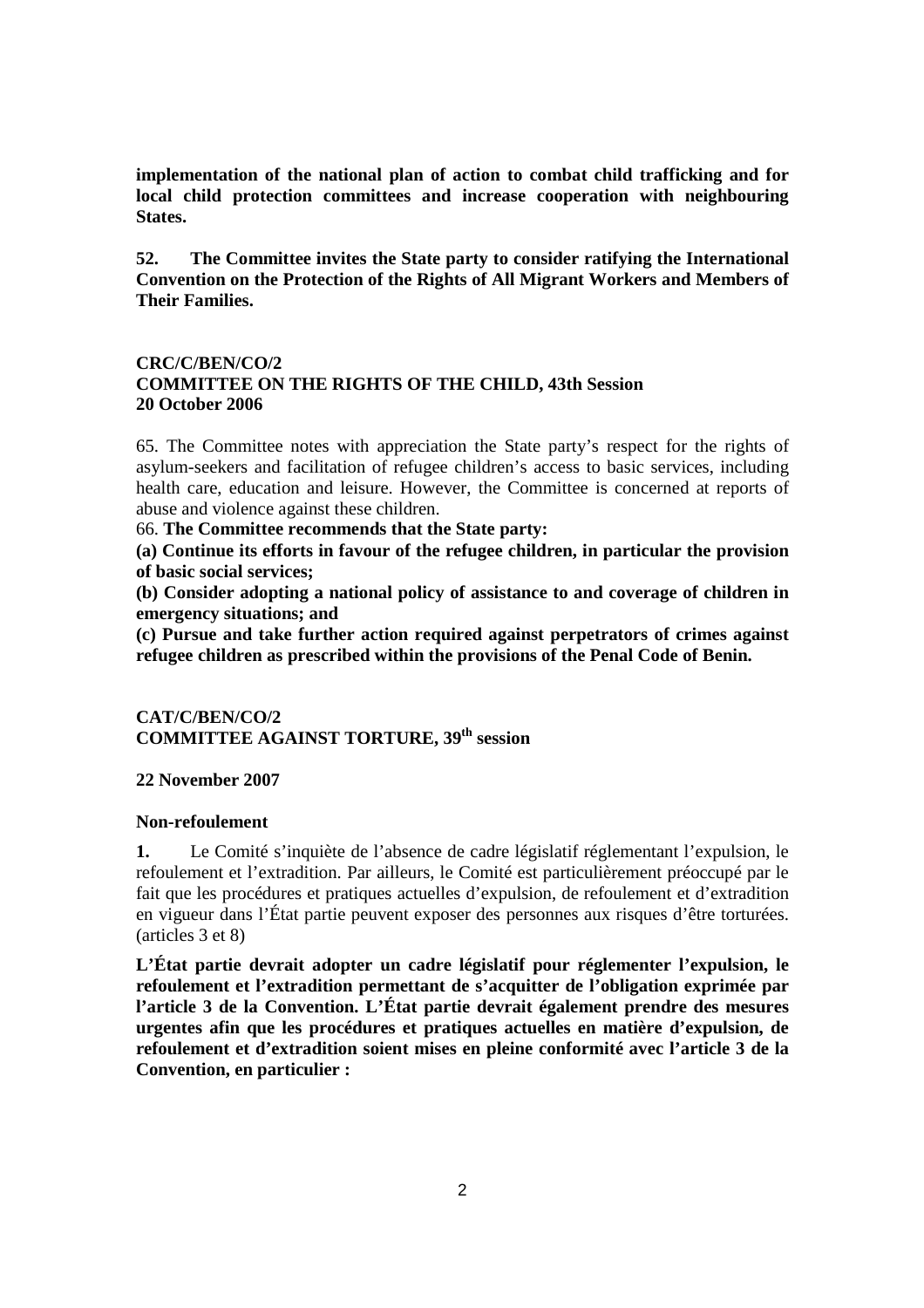- **a) L'article 21 du projet de Code pénal devrait être amendé afin de prévoir le "risque d'être soumis à la torture" parmi les motifs de refus d'extradition ainsi que l'exige l'article 3 de la Convention;**
- **b) L'expulsion, le refoulement et l'extradition des personnes, y compris de celles en situation irrégulière, devraient relever d'une décision judiciaire après examen minutieux du risque de torture encouru dans chaque cas et être susceptibles de recours avec effet suspensif ;**

**Les termes des accords de coopération en matière d'entraides judiciaires conclus avec les pays voisins devraient être révisés de manière à s'assurer que le transfert d'un détenu vers un des États signataires se fasse dans le cadre d'une procédure judiciaire et dans le strict respect de l'article 3 de la Convention.**

#### **2. Special Procedures**

### **A/HRC/13/33/Add.3 HUMAN RIGHTS COUNCIL**, **13th session Report of the Special Rapporteur on the right to food, Olivier De Schutter 22 December 2009**

13. Benin does not have a framework law on the realization of the right to food, as recommended by the Committee on Economic, Social and Cultural Rights in its general comment No. 12 (1999) on the right to adequate food (E/C.12/1999/5, paras. 29–30). There is, however, a legislative framework for a food inspection system,7 while Act No. 2007-21 of 16 October 2007 on consumer protection in Benin stipulates in article 4 that: "Since the State is primarily responsible for meeting consumers' physical … needs, the Government shall seek, through its policies, to ensure that consumers gain maximum benefit from the country's economic resources. The State shall guarantee that basic necessities are accessible to all, if necessary through a price regulation mechanism." This provision does not, however, appear to have been invoked in judicial proceedings to impose specific obligations on the Government with respect to, for example, managing the supply of food or regulating retail prices.

14. This legal and institutional framework could be improved. The realization of the right to food presupposes that the State will identify vulnerable groups through vulnerability and food insecurity mapping; pinpoint the obstacles that each of these groups encounters in exercising the right to food; define a strategy to overcome these obstacles, ensuring coordination among the various competent actors;8 and, once the responsibilities of these actors in implementing the strategy have been defined, establish mechanisms to ensure that they fulfil their obligations. The Voluntary Guidelines to Support the Progressive Realization of the Right to Adequate Food in the Context of National Food Security, adopted in 2004 by the United Nations Food and Agriculture Organization (FAO), provide States with specific recommendations on these different stages and on the elements of a national strategy for the realization of the right to food. The specificity of a rights based approach to food insecurity lies in the fact that it proceeds from the situation of those who are most vulnerable to consider the policies that could be put in place to